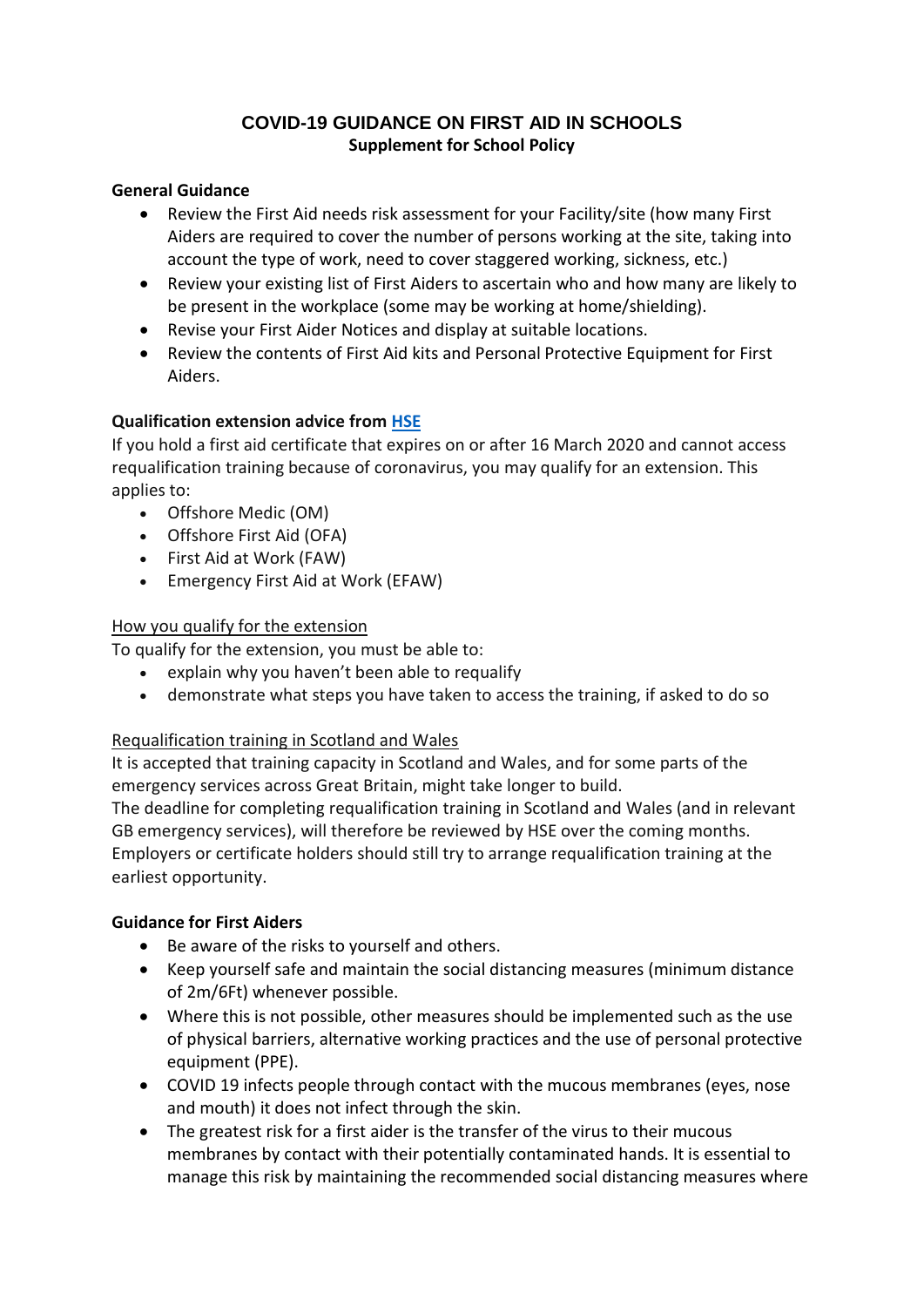possible, minimising hand contamination, avoiding touching your face and washing your hands frequently with soap and water or alcohol based hand gel.

- There is also a significant risk of direct transfer of the virus onto the mucous membranes by droplet transmission. This is the direct impact of larger infectious virus droplets generated by the person's respiratory tract landing directly in your eyes nose or mouth. The risk is managed by the use of appropriate (PPE -mask and eye protection). The person who is displaying symptoms should also be provided with a mask/face covering to cover their nose and mouth when coughing or sneezing (respiratory hygiene and cough etiquette).
- Where practicable, the First aider should avoid close contact with persons with minor injuries (cuts, abrasions, minor burns etc.) and advise the injured person what steps to take in treating their own injury.
- For the First Aider, avoiding close contact will not be possible in the event of having to provide emergency lifesaving measures to an incident of cardiac arrest, heart attack, choking or stroke.

# **Updated guidance (13.5.20) on CPR (during COVID19) issued by the Resuscitation Council UK states that:-**

- *1. Recognise cardiac arrest by looking for the absence of signs of life and the absence of normal breathing. Do not listen or feel for breathing by placing your ear and cheek close to the patient's mouth. If you are in any doubt about confirming cardiac arrest, the default position is to start chest compressions until help arrives.*
- *2. Make sure an ambulance is on its way. If COVID 19 is suspected, tell them when you call 999.*
- *3. If there is a perceived risk of infection, rescuers should place a cloth/towel over the victim's mouth and nose and attempt compression only CPR and early defibrillation until the ambulance (or advanced care team) arrives. Put hands together in the middle of the chest and push hard and fast.*
- *4. Early use of a defibrillator significantly increases the person's chances of survival and does not increase risk of infection. If the rescuer has access to any form of personal protective equipment (PPE) this should be worn.*
- *5. After performing compression-only CPR, all rescuers should wash their hands thoroughly with soap and water; alcohol-based hand gel is a convenient alternative. They should also seek advice from the NHS 111 coronavirus advice service or medical adviser.*

# *Paediatric advice*

*We are aware that paediatric cardiac arrest is unlikely to be caused by a cardiac problem and is more likely to be a respiratory one, making ventilations crucial to the child's chances of survival. However, for those not trained in paediatric resuscitation, the most important thing is to act quickly to ensure the child gets the treatment they need in the critical situation.*

*For out of hospital cardiac arrest, the importance of calling an ambulance and taking immediate action cannot be stressed highly enough. If a child is not breathing normally and no actions are taken, their heart will stop and full cardiac arrest will occur.*